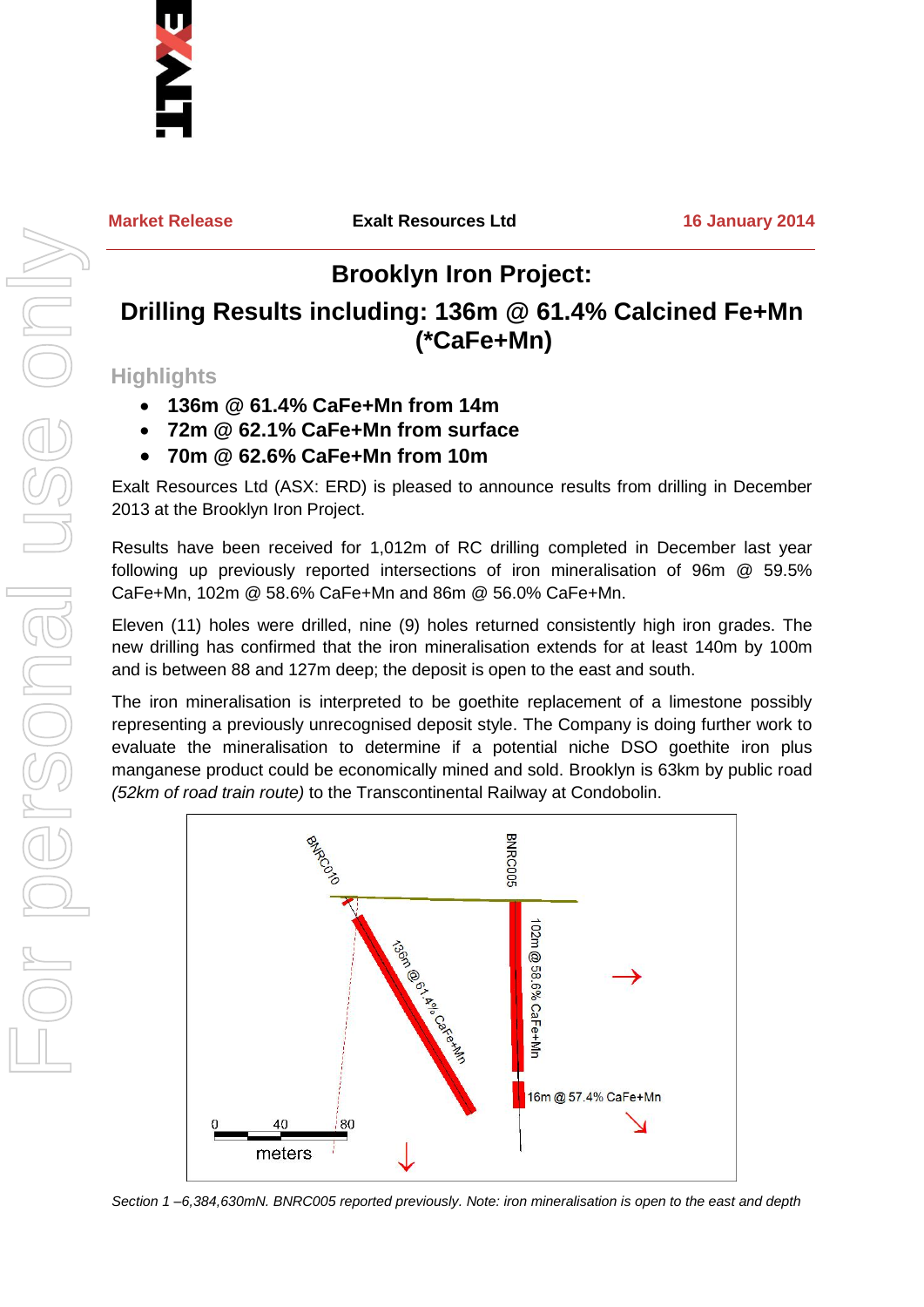



*\*CaFe+Mn is calcined iron+ manganese calculated using the following formula (Fe%+Mn%/(100-LOI%))x100*

*Section 2 – 6,384,580mN. Note: iron mineralisation is open to the east and at depth*



*Section 3 – 6,384,530mN. Holes reported previously. Note: iron mineralisation is open to the east and at depth Note: CaFe+Mn is calcined iron+ manganese calculated using the following formula (Fe%+Mn%/(100- LOI%))x100*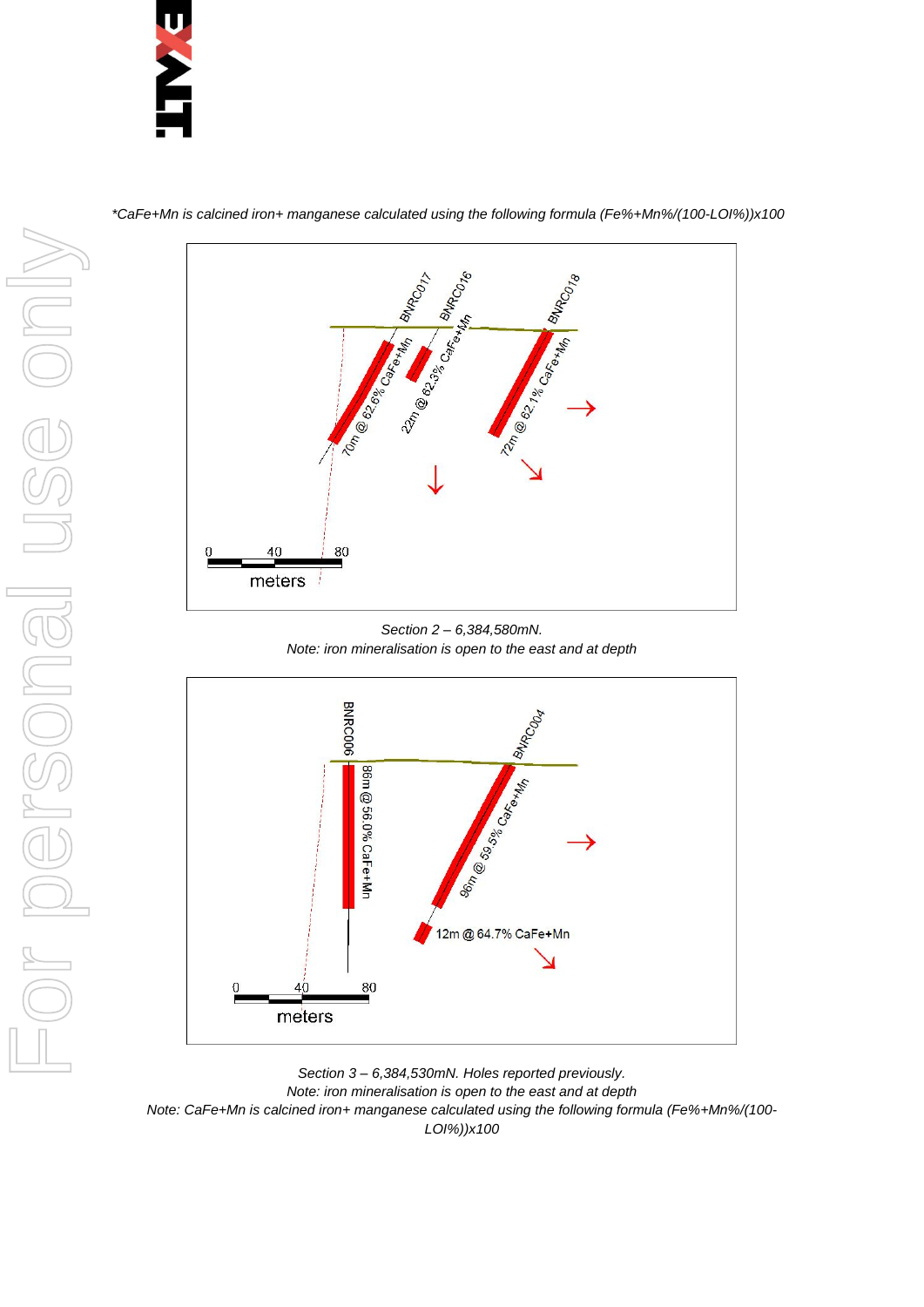



*Plan – Intersections >50% CaFe+Mn as red traces. Holes reported previously labelled in blue Open to the east and south*

| HoleID                                                                                                         | from                                                                               | to         | Interval | Fe%   | Mn%              |       | SiO2% Al2O3%      | P%   | $S\%$          |      |      | TiO2%   LOI%   CaFe% | CaFe+ |
|----------------------------------------------------------------------------------------------------------------|------------------------------------------------------------------------------------|------------|----------|-------|------------------|-------|-------------------|------|----------------|------|------|----------------------|-------|
|                                                                                                                |                                                                                    |            | (m)      |       |                  |       |                   |      |                |      |      |                      | Mn%   |
| BNRC010                                                                                                        | 2                                                                                  | 4          | 2        | 46.5  | 1.4              | 12.85 | 5.58              | 0.11 | 0.02           | 0.14 | 11.6 | 52.5                 | 54.1  |
| BNRC010                                                                                                        | 14                                                                                 | <b>150</b> | 136      | 50.0l | 4.3 <sub>l</sub> | 6.81  | 2.841             | 0.13 | 0.01           | 0.07 | 11.5 | 56.5                 | 61.4  |
| BNRC011                                                                                                        | 0                                                                                  | 42         | 42       | 46.9  | 3.0              | 10.36 | 5.22              | 0.15 | 0.01           | 0.19 | 11.1 | 52.8                 | 56.1  |
| BNRC011                                                                                                        | 62                                                                                 | 78         | 16       | 51.6  | 3.7              | 4.97  | 2.79              |      | $0.18$ 0.02    | 0.13 | 11.5 | 58.3                 | 62.4  |
| BNRC012                                                                                                        | 58                                                                                 | 84         | 26       | 45.9  | 5.9              | 8.22  | 4.49              | 0.18 | 0.03           | 0.14 | 11.5 | 51.8                 | 58.5  |
| BNRC013                                                                                                        | 0                                                                                  | 42         | 42       | 47.2  | 4.0              | 10.52 | 4.09              | 0.09 | 0.00           | 0.10 | 11.1 | 53.1                 | 57.5  |
| BNRC013                                                                                                        | 50                                                                                 | 66         | 16       | 51.3  | 4.2              | 4.51  | 2.79              | 0.19 | 0.01           | 0.05 | 12.0 | 58.2                 | 63.0  |
| BNRC013                                                                                                        | 72                                                                                 | 74         | 2        | 39.0  | 6.4              | 16.70 | 5.28              | 0.23 | 0.00           | 0.24 | 10.0 | 43.4                 | 50.5  |
| BNRC014                                                                                                        | 30                                                                                 | 42         | 12       | 53.8  | 3.4              | 4.19  | 1.841             | 0.12 | 0.00           | 0.07 | 11.4 | 60.8                 | 64.6  |
| BNRC015                                                                                                        | 2                                                                                  | 14         | 12       | 49.1  | 3.8              | 7.50  | 3.95              | 0.11 | 0.01           | 0.11 | 11.3 | 55.3                 | 59.6  |
| BNRC016                                                                                                        | 14                                                                                 | 36         | 22       | 49.9  | 4.9              | 5.38  | 3.52 <sub>1</sub> | 0.10 | 0.01           | 0.05 | 11.9 | 56.7                 | 62.3  |
| BNRC017                                                                                                        | 10                                                                                 | 80         | 70       | 50.1  | 4.9              | 4.64  | 3.37              | 0.15 | 0.01           | 0.11 | 12.0 | 57.0                 | 62.6  |
| BNRC018                                                                                                        | 0                                                                                  | 72         | 72       | 52.1  | 2.7              | 5.91  |                   |      | 3.19 0.10 0.01 | 0.03 | 11.9 | 59.1                 | 62.1  |
| Table 1 - Significant Intersections                                                                            |                                                                                    |            |          |       |                  |       |                   |      |                |      |      |                      |       |
| Intersections are calculated using a Maximum internal dilution of 2x sample interval and a 50% CaFe+Mn cutoff. |                                                                                    |            |          |       |                  |       |                   |      |                |      |      |                      |       |
|                                                                                                                | CaFe% is calcined iron calculated using the following formula (Fe%/(100-LOI%))*100 |            |          |       |                  |       |                   |      |                |      |      |                      |       |
| CaFe+Mn% is calcined iron+ manganese calculated using the following formula (Fe%+Mn%/(100-LOI%))x100           |                                                                                    |            |          |       |                  |       |                   |      |                |      |      |                      |       |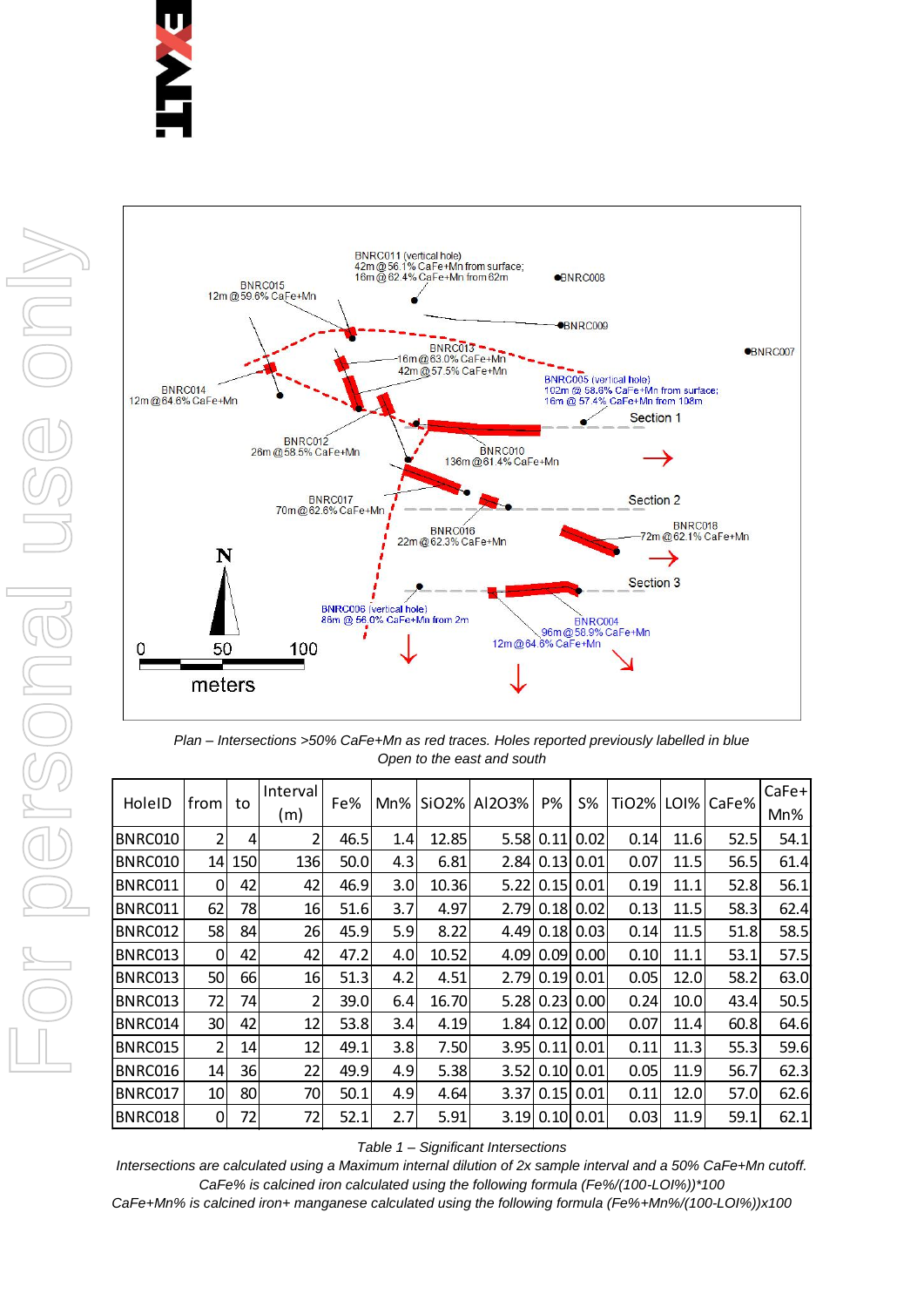## U<br>S<br>C<br>L<br>I

|                           | East             |                    | RL                 |           |                |                  |
|---------------------------|------------------|--------------------|--------------------|-----------|----------------|------------------|
| Hole ID                   |                  | North              |                    | Depth     | Dip            | Azimu            |
| BNRC004                   | 508709           | 6384530            | 257.815            | 120       | $-60$          | 283              |
| <b>BNRC005</b>            | 508712           | 6384633            | 258.034            | 150       | $-90$          | $\pmb{0}$        |
| BNRC006<br>BNRC007        | 508612<br>508812 | 6384533<br>6384676 | 259.565            | 126       | $-90$<br>$-90$ | 0                |
|                           |                  |                    | 258.077            | 60        |                | $\pmb{0}$        |
| BNRC008<br>BNRC009        | 508696<br>508698 | 6384721            | 258.395            | 48<br>162 | $-90$<br>$-60$ | $\pmb{0}$<br>263 |
| <b>BNRC010</b>            |                  | 6384692<br>6384632 | 258.291            | 150       | $-60$          |                  |
| BNRC011                   | 508610<br>508609 | 6384707            | 260.529<br>263.14  | 78        | $-90$          | 263<br>$\pmb{0}$ |
|                           |                  |                    |                    | 84        | $-60$          |                  |
| BNRC012                   | 508605           | 6384610            | 260.259            |           |                | 339              |
| BNRC013                   | 508575           | 6384641            | 261.511            | 78        | $-60$          | 341              |
| BNRC014<br><b>BNRC015</b> | 508527<br>508571 | 6384649            | 261.886            | 100<br>48 | $-60$          | 341              |
|                           |                  | 6384684            | 262.925            |           | $-60$          | 342              |
| BNRC016                   | 508666           | 6384581            | 259.593            | 36        | $-60$          | 299              |
| BNRC017<br>BNRC018        | 508641<br>508732 | 6384590<br>6384554 | 259.652<br>257.848 | 96<br>72  | $-60$<br>$-60$ | 291<br>292       |
|                           |                  |                    |                    |           |                |                  |
|                           |                  |                    |                    |           |                |                  |

Azimuth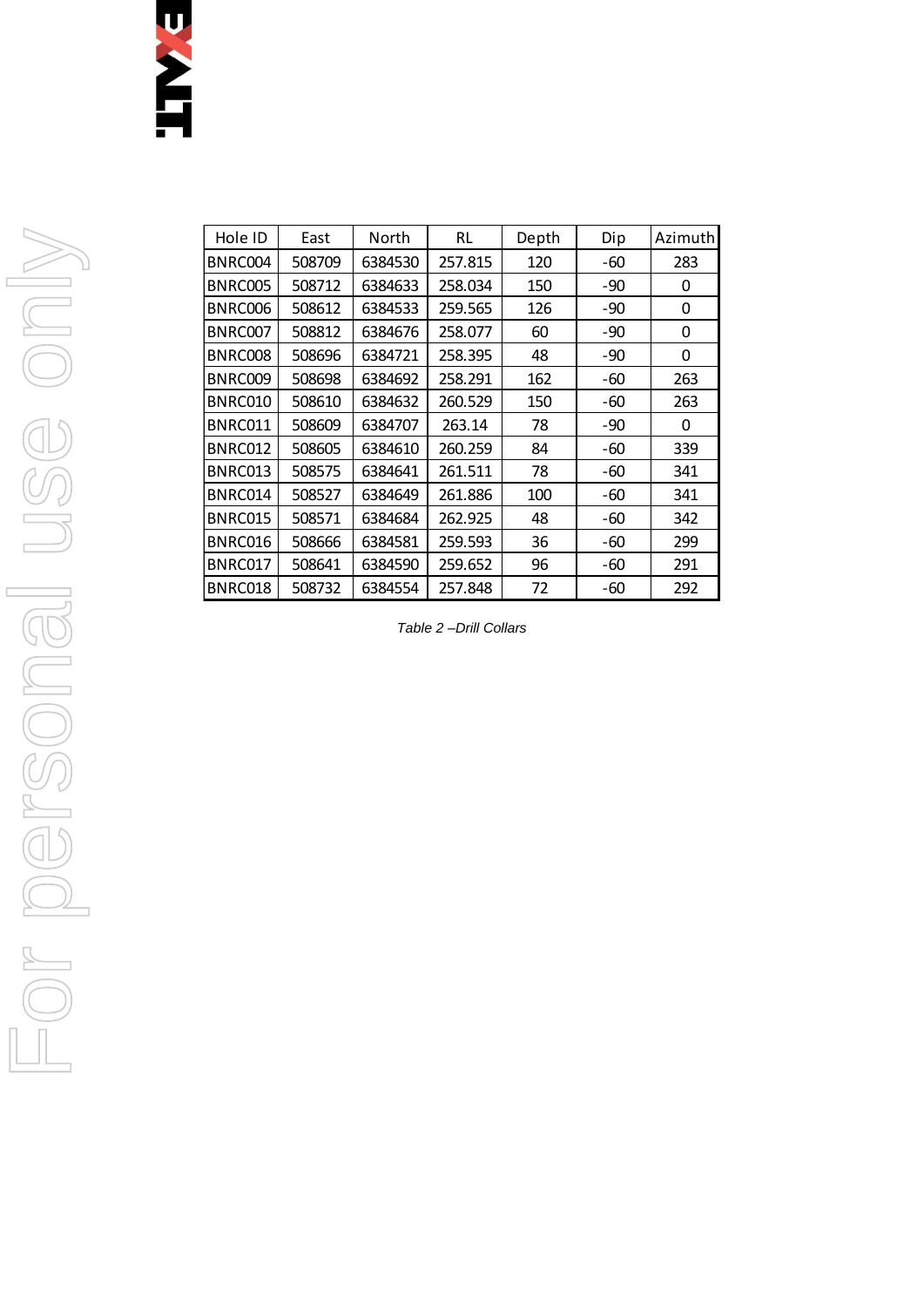

*Prospect Locations within EL7945 Mineral Hill South*

### **Competent Person's Statement**

The information in this report that relates to Exploration Results is based on information provided by Mr D Ward, Member of Australasian Institute of Mining and Metallurgy and a Consultant to Exalt Resources Limited. Mr Ward has sufficient experience that is relevant to the style of mineralisation and type of deposit under consideration and to the activity which he is undertaking to qualify as a Competent Person as defined in the 2012 Edition of the Australasian Code for Reporting of Exploration Results, Mineral Resources and Ore Reserves. Mr Ward, consent to the inclusion in the report of the matters based on his information in the form and context in which it appears.

For further information contact

**Shane Hartwig** Company Secretary +61 8651 7804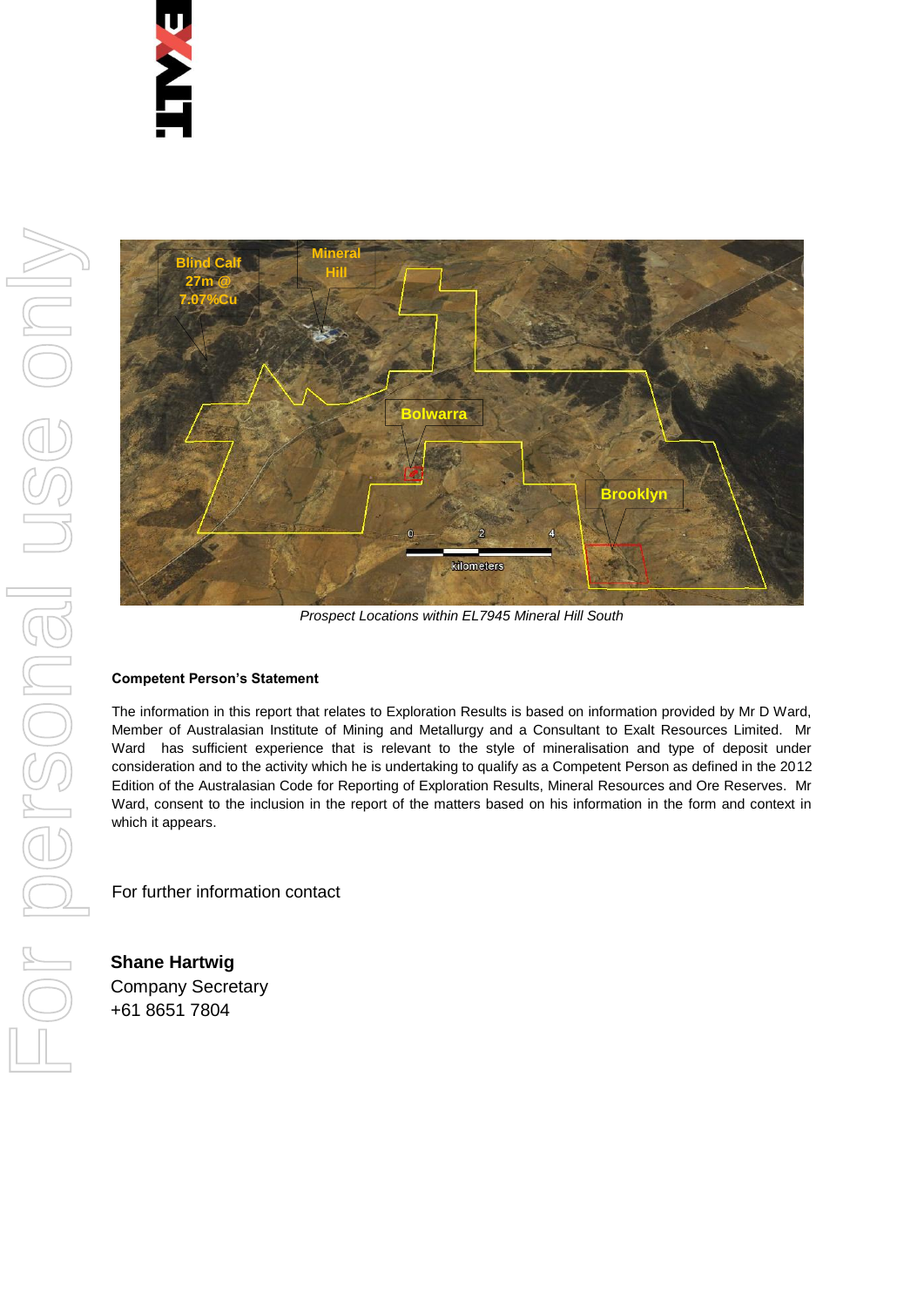# For personal use only USG ONN

## **JORC Code, 2012 Edition – Table 1 Brooklyn Iron Project RC Drilling**

## **Section 1 Sampling Techniques and Data**

(Criteria in this section apply to all succeeding sections.)

| <b>Criteria</b>          | <b>JORC Code explanation</b>                                                                                                                                                                                                                                                                                                                                                                                                                                                                                                                                                                                                                                                                                                                                                                                                                                                                                                                                                                                                                                                                                                                              | <b>Commentary</b>                                                                                                                                                                                                                                                                                                                                                                                                                                                                                                                                   |
|--------------------------|-----------------------------------------------------------------------------------------------------------------------------------------------------------------------------------------------------------------------------------------------------------------------------------------------------------------------------------------------------------------------------------------------------------------------------------------------------------------------------------------------------------------------------------------------------------------------------------------------------------------------------------------------------------------------------------------------------------------------------------------------------------------------------------------------------------------------------------------------------------------------------------------------------------------------------------------------------------------------------------------------------------------------------------------------------------------------------------------------------------------------------------------------------------|-----------------------------------------------------------------------------------------------------------------------------------------------------------------------------------------------------------------------------------------------------------------------------------------------------------------------------------------------------------------------------------------------------------------------------------------------------------------------------------------------------------------------------------------------------|
| Sampling<br>techniques   | Nature and quality of sampling (eg cut<br>channels, random chips, or specific<br>specialised industry standard<br>measurement tools appropriate to the<br>minerals under investigation, such as<br>down hole gamma sondes, or handheld<br>XRF instruments, etc). These examples<br>should not be taken as limiting the<br>broad meaning of sampling.<br>Include reference to measures taken to<br>$\bullet$<br>ensure sample representivity and the<br>appropriate calibration of any<br>measurement tools or systems used.<br>Aspects of the determination of<br>$\bullet$<br>mineralisation that are Material to the<br>Public Report. In cases where 'industry<br>standard' work has been done this<br>would be relatively simple (eg 'reverse<br>circulation drilling was used to obtain 1<br>m samples from which 3 kg was<br>pulverised to produce a 30 g charge for<br>fire assay'). In other cases more<br>explanation may be required, such as<br>where there is coarse gold that has<br>inherent sampling problems. Unusual<br>commodities or mineralisation types<br>(eg submarine nodules) may warrant<br>disclosure of detailed information. | The report refers to reverse circulation (RC)<br>drilling at the Brooklyn Iron Project.<br>1:40 field duplicates were collected to<br>determine the representivity of the sampling<br>procedures, Fe analysis difference between<br>the original and field duplicates was less<br>than 1.5%.<br>RC drilling was used to obtain 1m samples<br>from which a 3.0kg composite spear<br>sample (1.5kg per sample) was taken from<br>every two meters, the 3kg sample is oven<br>dried and pulverized to 85% passing 75<br>micron and analysed using XRF. |
| Drilling<br>techniques   | Drill type (eg core, reverse circulation,<br>$\bullet$<br>open-hole hammer, rotary air blast,<br>auger, Bangka, sonic, etc) and details<br>(eg core diameter, triple or standard<br>tube, depth of diamond tails, face-<br>sampling bit or other type, whether core<br>is oriented and if so, by what method,<br>etc).                                                                                                                                                                                                                                                                                                                                                                                                                                                                                                                                                                                                                                                                                                                                                                                                                                    | Reverse Circulation drilling using a 13.5cm<br>$\bullet$<br>face sampling bit                                                                                                                                                                                                                                                                                                                                                                                                                                                                       |
| Drill sample<br>recovery | Method of recording and assessing<br>core and chip sample recoveries and<br>results assessed.<br>Measures taken to maximise sample<br>$\bullet$<br>recovery and ensure representative<br>nature of the samples.<br>Whether a relationship exists between<br>$\bullet$<br>sample recovery and grade and<br>whether sample bias may have<br>occurred due to preferential loss/gain of                                                                                                                                                                                                                                                                                                                                                                                                                                                                                                                                                                                                                                                                                                                                                                       | All bulk samples were weighed individually,<br>$\bullet$<br>dry samples returned expected volumes.<br>Recovered sample weights below the water<br>table (between 50-60m vertically) where<br>wet samples were occasionally returned<br>which were approximately 20-30% lower<br>than expected volumes.<br>There is no observable correlation between<br>sample recovery and grade and no bias                                                                                                                                                       |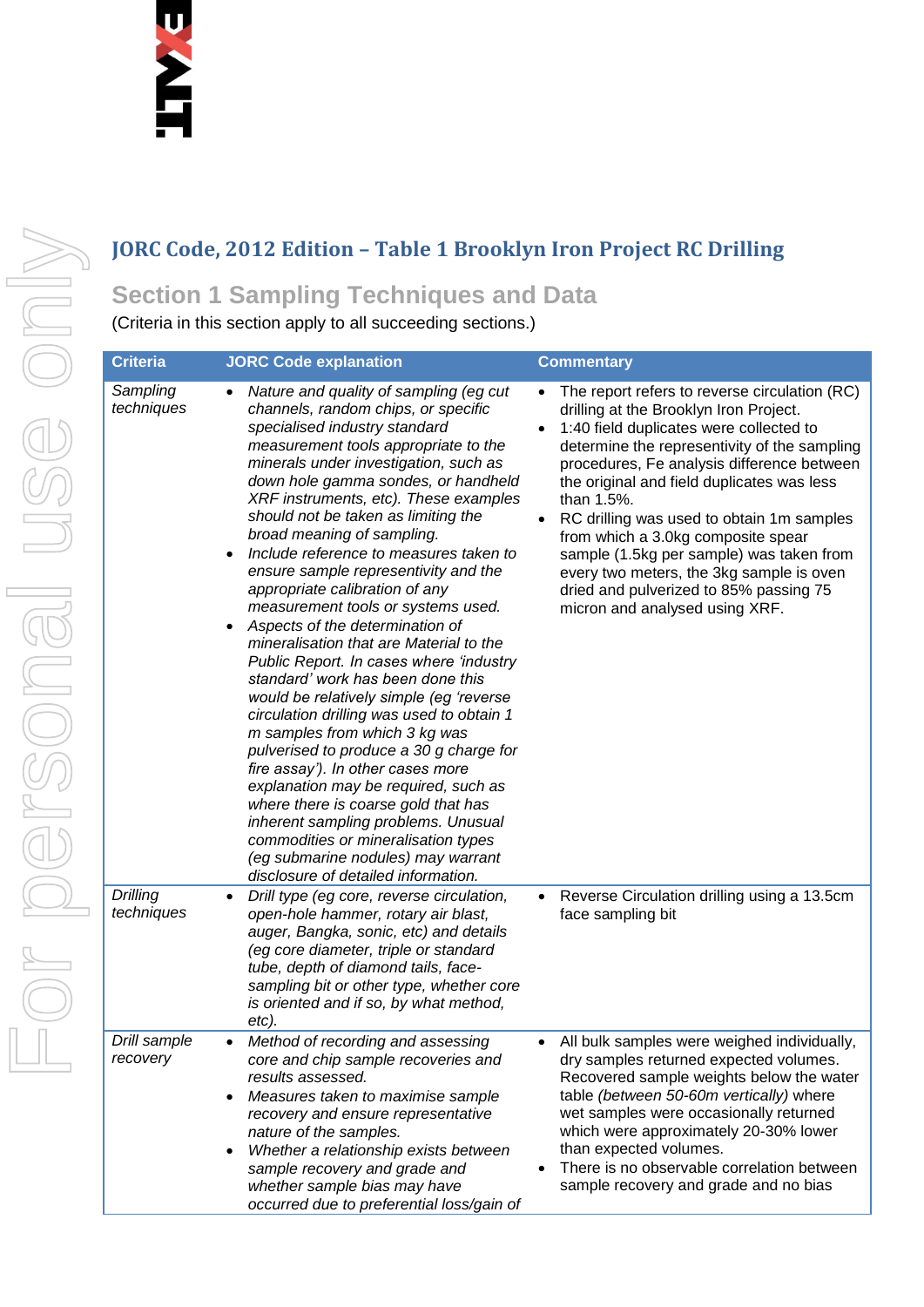| <b>Criteria</b>                                         |                                                                            | <b>JORC Code explanation</b>                                                                                                                                                                                                                                                                                                                                                                                                                                                                                                                                                                                                                                                                          |                                     | <b>Commentary</b>                                                                                                                                                                                                                                                                                                                                                                                                                                                                                                                                                                                                                                                                                                                                                                                                                                                      |
|---------------------------------------------------------|----------------------------------------------------------------------------|-------------------------------------------------------------------------------------------------------------------------------------------------------------------------------------------------------------------------------------------------------------------------------------------------------------------------------------------------------------------------------------------------------------------------------------------------------------------------------------------------------------------------------------------------------------------------------------------------------------------------------------------------------------------------------------------------------|-------------------------------------|------------------------------------------------------------------------------------------------------------------------------------------------------------------------------------------------------------------------------------------------------------------------------------------------------------------------------------------------------------------------------------------------------------------------------------------------------------------------------------------------------------------------------------------------------------------------------------------------------------------------------------------------------------------------------------------------------------------------------------------------------------------------------------------------------------------------------------------------------------------------|
|                                                         |                                                                            | fine/coarse material.                                                                                                                                                                                                                                                                                                                                                                                                                                                                                                                                                                                                                                                                                 |                                     | observed relative to the recovery.                                                                                                                                                                                                                                                                                                                                                                                                                                                                                                                                                                                                                                                                                                                                                                                                                                     |
| Logging                                                 | $\bullet$<br>$\bullet$                                                     | Whether core and chip samples have<br>been geologically and geotechnically<br>logged to a level of detail to support<br>appropriate Mineral Resource<br>estimation, mining studies and<br>metallurgical studies.<br>Whether logging is qualitative or<br>quantitative in nature. Core (or costean,<br>channel, etc) photography.<br>The total length and percentage of the<br>relevant intersections logged.                                                                                                                                                                                                                                                                                          | $\bullet$                           | Chip samples have been geologically<br>logged to a level of detail to support Mineral<br>Resource estimation, mining studies and<br>metallurgical studies.<br>Logging is qualitative. All samples were wet<br>sieved and stored in chip trays for future<br>reference.<br>All recovered material was logged.                                                                                                                                                                                                                                                                                                                                                                                                                                                                                                                                                           |
| Sub-sampling<br>techniques<br>and sample<br>preparation | $\bullet$<br>$\bullet$<br>$\bullet$<br>$\bullet$<br>$\bullet$<br>$\bullet$ | If core, whether cut or sawn and<br>whether quarter, half or all core taken.<br>If non-core, whether riffled, tube<br>sampled, rotary split, etc and whether<br>sampled wet or dry.<br>For all sample types, the nature, quality<br>and appropriateness of the sample<br>preparation technique.<br>Quality control procedures adopted for<br>all sub-sampling stages to maximise<br>representivity of samples.<br>Measures taken to ensure that the<br>sampling is representative of the in situ<br>material collected, including for<br>instance results for field<br>duplicate/second-half sampling.<br>Whether sample sizes are appropriate<br>to the grain size of the material being<br>sampled. | $\bullet$<br>$\bullet$              | No core was collected<br>Sub-sampling was conducted using a PVC<br>spear and sampled dry. A small number of<br>wet samples were grab sampled where<br>spear sampling was not appropriate.<br>Samples were prepared in the ALS Lab in<br>Orange. The samples were dried and<br>pulverized in an LM5 to 85% passing 75<br>micron (an industry standard).<br>Ore Research & Exploration Certified<br>Reference Standards were included 1:40<br>with the sample batches, the results<br>obtained from the standards were with<br>acceptable limits.<br>Field sample duplicates were collected<br>1:40, the difference between the original<br>and field duplicates for Fe% was less than<br>1.5%.<br>Sample sizes are considered appropriate<br>for the grain size of the material sampled,<br>this is supported by the good results<br>obtained from the field duplicates |
| Quality of<br>assay data<br>and<br>laboratory<br>tests  | $\bullet$<br>$\bullet$<br>$\bullet$                                        | The nature, quality and<br>appropriateness of the assaying and<br>laboratory procedures used and<br>whether the technique is considered<br>partial or total.<br>For geophysical tools, spectrometers,<br>handheld XRF instruments, etc, the<br>parameters used in determining the<br>analysis including instrument make and<br>model, reading times, calibrations<br>factors applied and their derivation, etc.<br>Nature of quality control procedures<br>adopted (eg standards, blanks,<br>duplicates, external laboratory checks)<br>and whether acceptable levels of<br>accuracy (ie lack of bias) and precision<br>have been established.                                                        | $\bullet$<br>$\bullet$<br>$\bullet$ | All assays were conducted by ALS using<br>the Fused Disk XRF (Iron Ore Package)<br>which is an industry standard and<br>considered a appropriate assaying<br>technique for this material.<br>No geophysical tools used.<br>Field Duplicates and certified reference<br>materials were inserted at a rate of 1:40.<br>At the lab regular, assay repeats, duplicate<br>and standards and blacks were analysed.<br>The results of the QAQC protocols were<br>check and no contamination or sample bias<br>was observed.                                                                                                                                                                                                                                                                                                                                                   |
| Verification of                                         | $\bullet$                                                                  | The verification of significant                                                                                                                                                                                                                                                                                                                                                                                                                                                                                                                                                                                                                                                                       |                                     | Significant results were checked by the                                                                                                                                                                                                                                                                                                                                                                                                                                                                                                                                                                                                                                                                                                                                                                                                                                |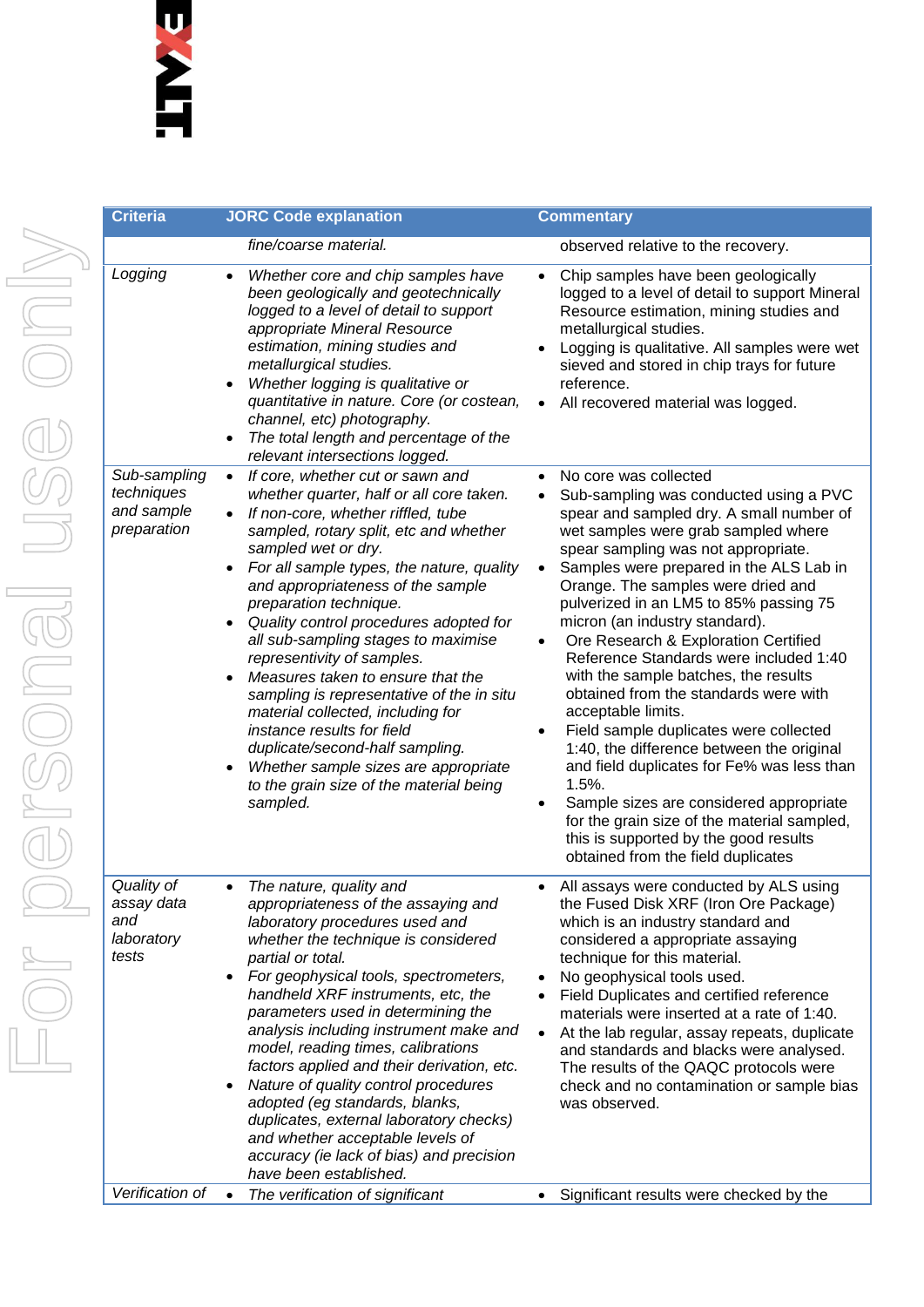| <b>Criteria</b>                                                     | <b>JORC Code explanation</b>                                                                                                                                                                                                                                                                                                                                                                                     | <b>Commentary</b>                                                                                                                                                                                                                                                                                                                                                                                                                   |
|---------------------------------------------------------------------|------------------------------------------------------------------------------------------------------------------------------------------------------------------------------------------------------------------------------------------------------------------------------------------------------------------------------------------------------------------------------------------------------------------|-------------------------------------------------------------------------------------------------------------------------------------------------------------------------------------------------------------------------------------------------------------------------------------------------------------------------------------------------------------------------------------------------------------------------------------|
| sampling and<br>assaying                                            | intersections by either independent or<br>alternative company personnel.<br>The use of twinned holes.<br>$\bullet$<br>Documentation of primary data, data<br>$\bullet$<br>entry procedures, data verification, data<br>storage (physical and electronic)<br>protocols.<br>Discuss any adjustment to assay data.                                                                                                  | Senior Exploration Consultant and the<br>company CFO.<br>No twinned holes were used.<br>Primary data is received by email and<br>imported into a SQL database and<br>validated by the Senior Exploration<br>Geologist. The database is stored on a<br>mirrored NAS drive server and regularly<br>backed up to an offsite location.<br>No adjustment to assay data has occurred.<br>$\bullet$                                        |
| Location of<br>data points                                          | Accuracy and quality of surveys used<br>$\bullet$<br>to locate drill holes (collar and down-<br>hole surveys), trenches, mine workings<br>and other locations used in Mineral<br>Resource estimation.<br>Specification of the grid system used.<br>$\bullet$<br>Quality and adequacy of topographic<br>control.                                                                                                  | RC collar locations were determined using<br>$\bullet$<br>a hand-held GPS with an accuracy of 5m in<br>northing and easting. Downhole surveys<br>were completed at 50m downhole using a<br>digital multi-shot camera inside a stainless<br>steel bottom rod.<br>The grid used is MGA94 Zone 55<br>Elevation was determined using a DTM<br>created from traverses using a differential<br>GPS and have an accuracy of 5m vertically. |
| Data spacing<br>and<br>distribution                                 | Data spacing for reporting of<br>$\bullet$<br><b>Exploration Results.</b><br>Whether the data spacing and<br>$\bullet$<br>distribution is sufficient to establish the<br>degree of geological and grade<br>continuity appropriate for the Mineral<br>Resource and Ore Reserve estimation<br>procedure(s) and classifications<br>applied.<br>Whether sample compositing has been<br>applied.                      | RC drilling was carried out in a nominal<br>$\bullet$<br>50m x 50m grid and some more<br>'reconnaissance ' drilling as required for the<br>purposes of intersect the margins of the<br>mineralisation.<br>No Resource or Reserve estimations have<br>been applied.<br>1m samples were composited to 2m.                                                                                                                             |
| Orientation of<br>data in<br>relation to<br>geological<br>structure | Whether the orientation of sampling<br>$\bullet$<br>achieves unbiased sampling of<br>possible structures and the extent to<br>which this is known, considering the<br>deposit type.<br>If the relationship between the drilling<br>orientation and the orientation of key<br>mineralised structures is considered to<br>have introduced a sampling bias, this<br>should be assessed and reported if<br>material. | Four (4) different drilling orientations were<br>used in the drilling program ensuring that<br>there is no sampling bias on particular<br>stratigraphic or structural controls.<br>There is no observed relationship between<br>the orientation of any structures and the<br>drilling orientation that would introduce a<br>sampling bias.                                                                                          |
| Sample<br>security                                                  | The measures taken to ensure sample<br>$\bullet$<br>security.                                                                                                                                                                                                                                                                                                                                                    | Pre-numbered calico sample bags were<br>٠<br>collected in polyweave bags and zip tied.<br>These bags were delivered to ALS Orange<br>in person by the Senior Field Hand.                                                                                                                                                                                                                                                            |
| Audits or<br>reviews                                                | The results of any audits or reviews of<br>$\bullet$<br>sampling techniques and data.                                                                                                                                                                                                                                                                                                                            | Review of field duplicates, certified<br>standard material, lab duplicate and<br>standards were been reviewed and are all<br>within acceptable limits.                                                                                                                                                                                                                                                                              |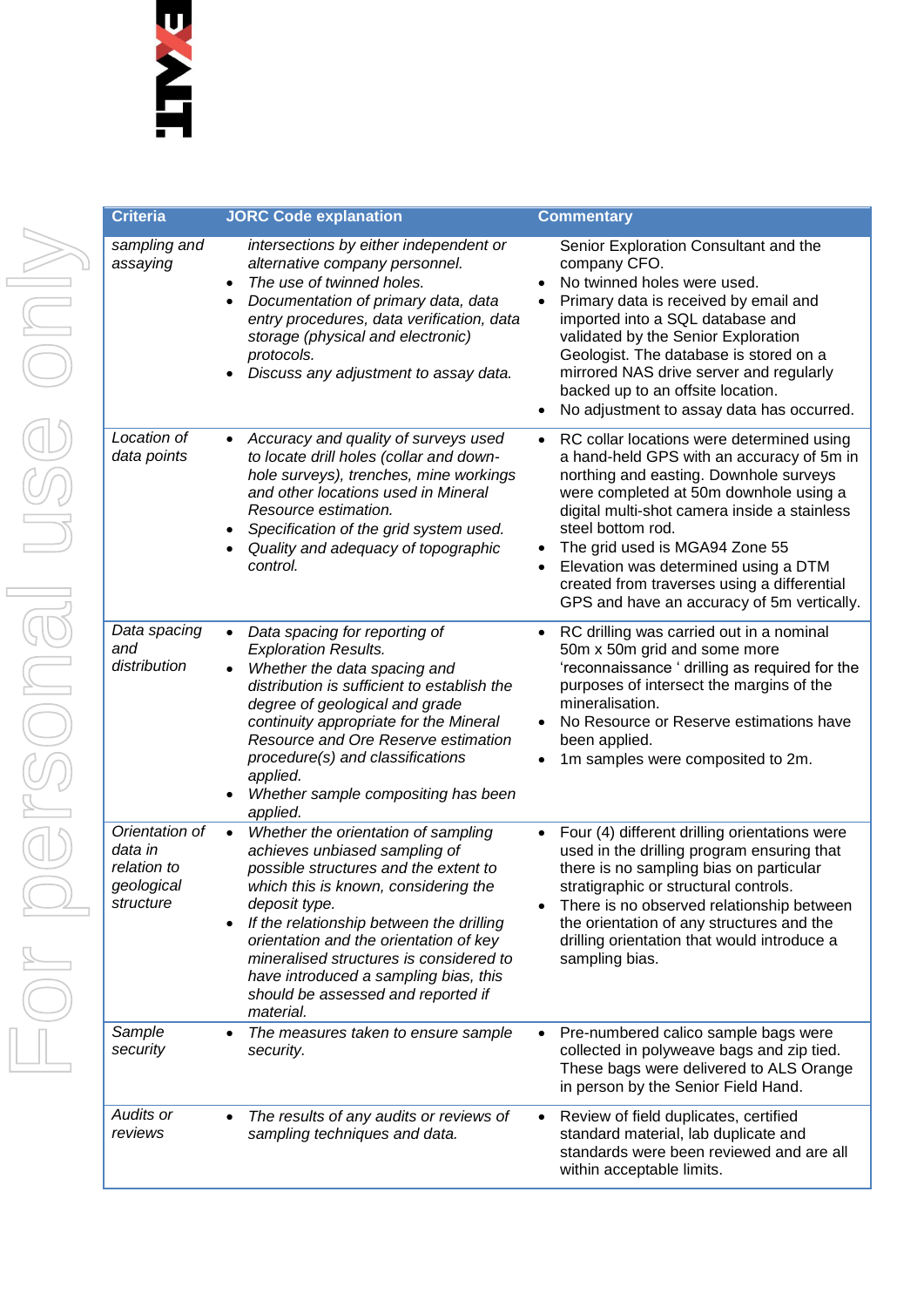## **Section 2 Reporting of Exploration Results**

(Criteria listed in the preceding section also apply to this section.)

| <b>Criteria</b>                                         |           | <b>JORC Code explanation</b>                                                                                                                                                                                                                                                                                                                                                                                                                                                                                                                                                                                                                                                                                                                |           | <b>Commentary</b>                                                                                                                                                                                                                                                                                                                                                                                                                                                                                                    |
|---------------------------------------------------------|-----------|---------------------------------------------------------------------------------------------------------------------------------------------------------------------------------------------------------------------------------------------------------------------------------------------------------------------------------------------------------------------------------------------------------------------------------------------------------------------------------------------------------------------------------------------------------------------------------------------------------------------------------------------------------------------------------------------------------------------------------------------|-----------|----------------------------------------------------------------------------------------------------------------------------------------------------------------------------------------------------------------------------------------------------------------------------------------------------------------------------------------------------------------------------------------------------------------------------------------------------------------------------------------------------------------------|
| <b>Mineral</b><br>tenement and<br>land tenure<br>status |           | Type, reference name/number, location<br>and ownership including agreements or<br>material issues with third parties such<br>as joint ventures, partnerships,<br>overriding royalties, native title<br>interests, historical sites, wilderness or<br>national park and environmental<br>settings.<br>The security of the tenure held at the<br>time of reporting along with any known<br>impediments to obtaining a licence to<br>operate in the area.                                                                                                                                                                                                                                                                                      |           | The drilling was undertaken on New<br>South Wales Exploration License, Mineral<br>Hill South/EL7945. The Exploration<br>License is owned 100% by Exalt<br>Resources Limited. The drilling was<br>conducted on freehold land under an<br>agreement between the landowner and<br><b>Exalt Resources Limited.</b><br>The tenement is in good standing.                                                                                                                                                                  |
| Exploration<br>done by other<br>parties                 |           | Acknowledgment and appraisal of<br>exploration by other parties.                                                                                                                                                                                                                                                                                                                                                                                                                                                                                                                                                                                                                                                                            |           | No previous explorers have evaluated<br>Brooklyn as an iron project and<br>consequently have not analysed for iron.                                                                                                                                                                                                                                                                                                                                                                                                  |
| Geology                                                 |           | Deposit type, geological setting and<br>style of mineralisation.                                                                                                                                                                                                                                                                                                                                                                                                                                                                                                                                                                                                                                                                            |           | The project lies on the south-eastern end<br>of an anticline of predominantly rhyolitic<br>Silurian Mineral Hill Volcanics. The project<br>is interpreted to be goethite replacement<br>of a limestone based on some relict fossil<br>evidence, but the entire project to date is<br>made up of massive goethite and<br>saprolite (interpreted to be after fine<br>grained sediments and shallow rhyolite<br>intrusives). The Brooklyn Iron Project may<br>represent a new deposit style previously<br>unrecognised. |
| Drill hole<br><b>Information</b>                        | $\bullet$ | A summary of all information material<br>to the understanding of the exploration<br>results including a tabulation of the<br>following information for all Material drill<br>holes:<br>easting and northing of the drill hole<br>$\circ$<br>collar<br>elevation or RL (Reduced Level -<br>elevation above sea level in metres)<br>of the drill hole collar<br>dip and azimuth of the hole<br>down hole length and interception<br>depth<br>$\circ$ hole length.<br>If the exclusion of this information is<br>justified on the basis that the<br>information is not Material and this<br>exclusion does not detract from the<br>understanding of the report, the<br><b>Competent Person should clearly</b><br>explain why this is the case. | $\bullet$ | Refer to Table 1 and 2 in the body of text                                                                                                                                                                                                                                                                                                                                                                                                                                                                           |
| Data                                                    |           | In reporting Exploration Results,                                                                                                                                                                                                                                                                                                                                                                                                                                                                                                                                                                                                                                                                                                           |           | Intersections are calculated using a<br>$\bullet$                                                                                                                                                                                                                                                                                                                                                                                                                                                                    |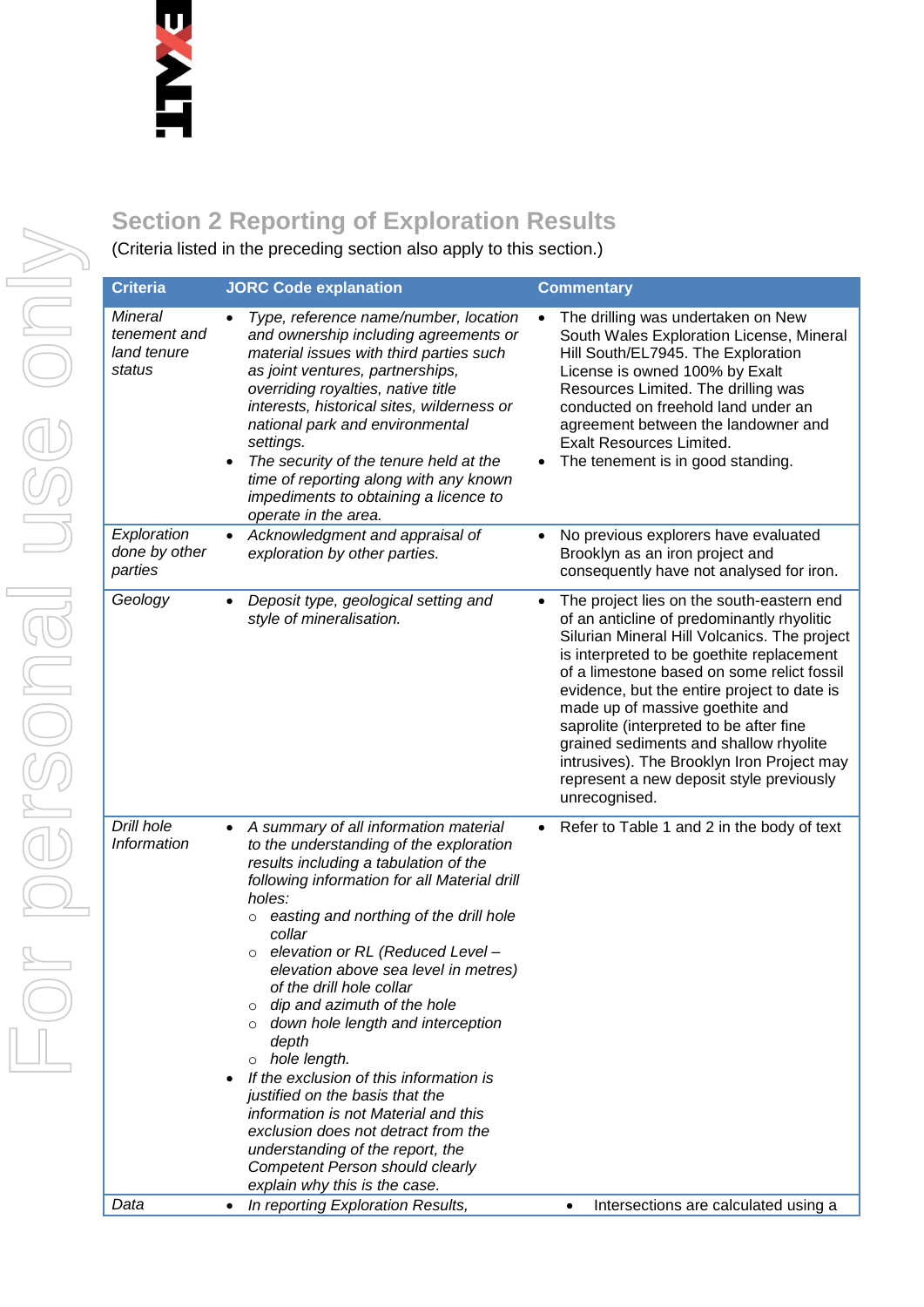| <b>Criteria</b>                                                                 | <b>JORC Code explanation</b>                                                                                                                                                                                                                                                                                                                                                                                                                                                                                                                                         | <b>Commentary</b>                                                                                                                                                                                                                                                                                                                                                   |
|---------------------------------------------------------------------------------|----------------------------------------------------------------------------------------------------------------------------------------------------------------------------------------------------------------------------------------------------------------------------------------------------------------------------------------------------------------------------------------------------------------------------------------------------------------------------------------------------------------------------------------------------------------------|---------------------------------------------------------------------------------------------------------------------------------------------------------------------------------------------------------------------------------------------------------------------------------------------------------------------------------------------------------------------|
| aggregation<br>methods                                                          | weighting averaging techniques,<br>maximum and/or minimum grade<br>truncations (eg cutting of high grades)<br>and cut-off grades are usually Material<br>and should be stated.<br>Where aggregate intercepts<br>٠<br>incorporate short lengths of high grade<br>results and longer lengths of low grade<br>results, the procedure used for such<br>aggregation should be stated and some<br>typical examples of such aggregations<br>should be shown in detail.<br>The assumptions used for any<br>reporting of metal equivalent values<br>should be clearly stated. | Maximum internal dilution of 2x<br>sample interval and a 50% CaFe+Mn<br>cutoff.<br>CaFe% is calcined iron calculated<br>$\bullet$<br>using the following formula<br>(Fe%/(100-LOI%))*100<br>CaFe+Mn% is calcined iron+<br>$\bullet$<br>manganese calculated using the<br>following formula (Fe%+Mn%/(100-<br>LOI%))x100<br>No metal equivalent values are<br>quoted |
| Relationship<br>between<br>mineralisation<br>widths and<br>intercept<br>lengths | These relationships are particularly<br>$\bullet$<br>important in the reporting of Exploration<br>Results.<br>If the geometry of the mineralisation<br>with respect to the drill hole angle is<br>known, its nature should be reported.<br>If it is not known and only the down<br>hole lengths are reported, there should<br>be a clear statement to this effect (eg<br>'down hole length, true width not<br>known').                                                                                                                                               | The geometry of the mineralisation is<br>unknown. At this stage the mineralisation<br>is interpreted to be restricted to a massive<br>block of goethite replaced limestone and<br>the downhole depths are interpreted to be<br>the true width.                                                                                                                      |
| Diagrams                                                                        | Appropriate maps and sections (with<br>$\bullet$<br>scales) and tabulations of intercepts<br>should be included for any significant<br>discovery being reported These should<br>include, but not be limited to a plan<br>view of drill hole collar locations and<br>appropriate sectional views.                                                                                                                                                                                                                                                                     | Refer to Sections 1-3 and Plan figure in<br>$\bullet$<br>the body of the text.                                                                                                                                                                                                                                                                                      |
| <b>Balanced</b><br>reporting                                                    | Where comprehensive reporting of all<br>$\bullet$<br>Exploration Results is not practicable,<br>representative reporting of both low<br>and high grades and/or widths should<br>be practiced to avoid misleading<br>reporting of Exploration Results.                                                                                                                                                                                                                                                                                                                | All results above 50% CaFe+Mn have<br>been reported.                                                                                                                                                                                                                                                                                                                |
| Other<br>substantive<br>exploration<br>data                                     | Other exploration data, if meaningful<br>٠<br>and material, should be reported<br>including (but not limited to): geological<br>observations; geophysical survey<br>results; geochemical survey results;<br>bulk samples - size and method of<br>treatment; metallurgical test results;<br>bulk density, groundwater, geotechnical<br>and rock characteristics; potential<br>deleterious or contaminating<br>substances.                                                                                                                                             | All relevant drillhole data for the project to<br>date is presented in the plan and sections<br>in the text. The >50% CaFe+Mn<br>intersections accurately represent the<br>massive goethite and the remainder is<br>predominantly saprolite.                                                                                                                        |
| Further work                                                                    | The nature and scale of planned further<br>$\bullet$<br>work (eg tests for lateral extensions or<br>depth extensions or large-scale step-                                                                                                                                                                                                                                                                                                                                                                                                                            | Possible extensions are represented in<br>the sections and plans in the text.                                                                                                                                                                                                                                                                                       |